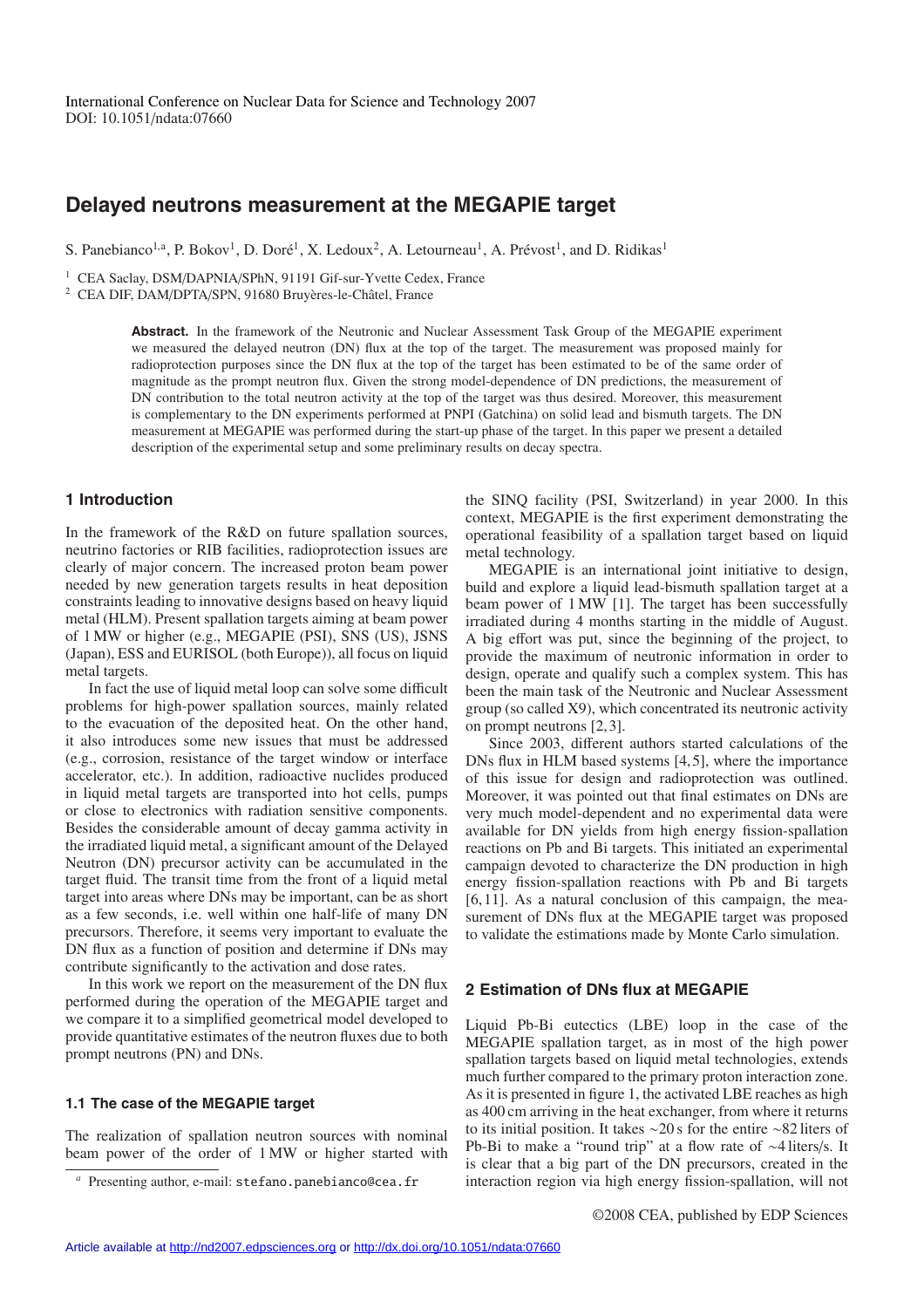

**Fig. 1.** Schematic view of the entire MEGAPIE target (in the middle) with a zoom of the lowest part – proton-Pb-Bi interaction zone (on the left). On the right: cross section of the liquid LBE loop as a function of the Pb-Bi geometrical position – trajectory *x* (cm).

have enough time to decay completely even at the very top location of the circulating liquid metal. The main concern is about the DNs flux contributing to the total neutron flux at the very top position of the heat exchanger.

#### **2.1 A simplified geometrical model**

To estimate the DN flux we employed the multi-particle transport code MCNPX [7] combined with the material evolution program CINDER'90 [8], as detailed in [5]. The DN data (emission probabilities and decay constants) were based on the ENDF/B-VI evaluations [9]. For the MEGAPIE target characteristics we used the design values, i.e., a 575 MeV proton beam with 1.75 mA intensity, interacting with the liquid LBE target. The 3-D geometry of the target has been modeled in detail by taking into account all materials used in the design, as described in [10] and [3].

The estimation of the DN parameters for MEGAPIE was performed in steps according to the following procedure:

- **–** calculation of independent fission fragment and spallation product distributions with MCNPX;
- **–** calculation of cumulative fission fragment and spallation product yields with CINDER'90;
- **–** identification of all known DN precursors and construction of the 6-group DN table.

After having built the DN table we developed a generalized geometrical model to estimate the DN activity densities at any position *x* of the MEGAPIE target loop as presented in figure 1. From the figure we can notice that the LBE cross section changes over the loop, meaning that the transit time of a given LBE volume depends on its position. In particular, the permanence time of an LBE volume under irradiation (in the so called spallation region) is very short (∼0.5 s) compared to the total circulation time (∼20 s). Within this model the DN activity at position *x* can be expressed as:

$$
a(x) = \sum_{i=1}^{n} a_i(x) = \sum_{i=1}^{n} a_i^a \frac{1 - \exp(-\lambda_i \tau_a)}{1 - \exp(-\lambda_i T)} \exp(-\lambda_i \tau_a(x)), \quad (1)
$$

where  $\tau_a$  is the activation time of the Pb-Bi under irradiation; *T* represents the total circulation period of the LBE, i.e., duration of the "round trip";  $\tau_d$  is the transit (decay) time to reach the point x;  $\lambda_i$  are the decay constant of the DN precursor *i* while *ai* express the density of DNs due to the precursor *i*.

By the use of the above equation and the 6-group DN table [5] we found that at the very top position of the LBE loop (400 cm level above the target window) the DN activity is of the order of  $2 \times 10^5$  n/(s cm<sup>3</sup>). This intermediate result permitted to recalculate the neutron flux at the level of the heat exchanger inserting the volumetric DN source as a function of *x* provided in figure 1. It was found that the neutron flux at this position due to DNs and prompt spallation neutrons is of the same order of magnitude, both equal to a few  $10^6$  n/(s cm<sup>2</sup>). It should be pointed out that this estimation rely on the hypothesis that 3 averaged time parameters are sufficient to describe a simplified liquid metal loop dynamics. These time constants, estimated from the target characteristics (LBE volume and main pump speed) are:  $\tau_a = 0.5$  s, T = 20 s and  $\tau_d$  (at the heat exchanger) = 10 s (see eq. (1)).

In addition, prompt neutron energy spectrum at the heat exchanger position is very close to thermal (because the MEGAPIE spallation target is surrounded by a heavy water moderator-reflector) while the DN energy spectrum at this level is not "perturbed" yet, i.e., with an average energy of the order of 400–600 keV. These fast neutrons will have considerably higher penetration power compared to the thermal ones. This result clearly points out that activation and dose rates due to DNs should not be neglected.

On the other hand, the 6-group DN parameters, i.e. yields and time spectra of DNs, which were extracted from MC-NPX simulations based on different physics models (namely INCL4 + ABLA and CEM2k), are model-dependent nearly by two orders of magnitude [5]. This analysis showed that DN yields and time spectra from high energy fission-spallation reactions needed to be measured since no data of this type were available.

#### **3 Measurement of DNs at MEGAPIE**

In order to verify the estimations of DN flux at MEGAPIE we proposed to measure the DN flux at the top of the target head. Although the inner rod of MEGAPIE target was instrumented with an innovative neutron detector to measure precisely the PN flux [3], the DN flux at this position was too small to obtain with reasonable sensitivity. Thus we decided to make use of a simple setup, based on a  ${}^{3}$ He counter.

### **3.1 Experimental setup and method**

The neutron detection was performed by a  $45 \text{ cm}$  long  $3\text{He}$ (8 bar) tube counter installed in a polyethylene box  $(45 \times 20 \times$  $10 \text{ cm}^3$ ). The CH<sub>2</sub> box ensured the moderation of neutrons in order to increase the neutron detector efficiency. The  $CH<sub>2</sub>$ box was surrounded by a 1 mm thick natCd foil to avoid the background due to the thermal neutrons. The detector was placed in the target head enclosure chamber, the so called TKE, at around 3 m from the target head.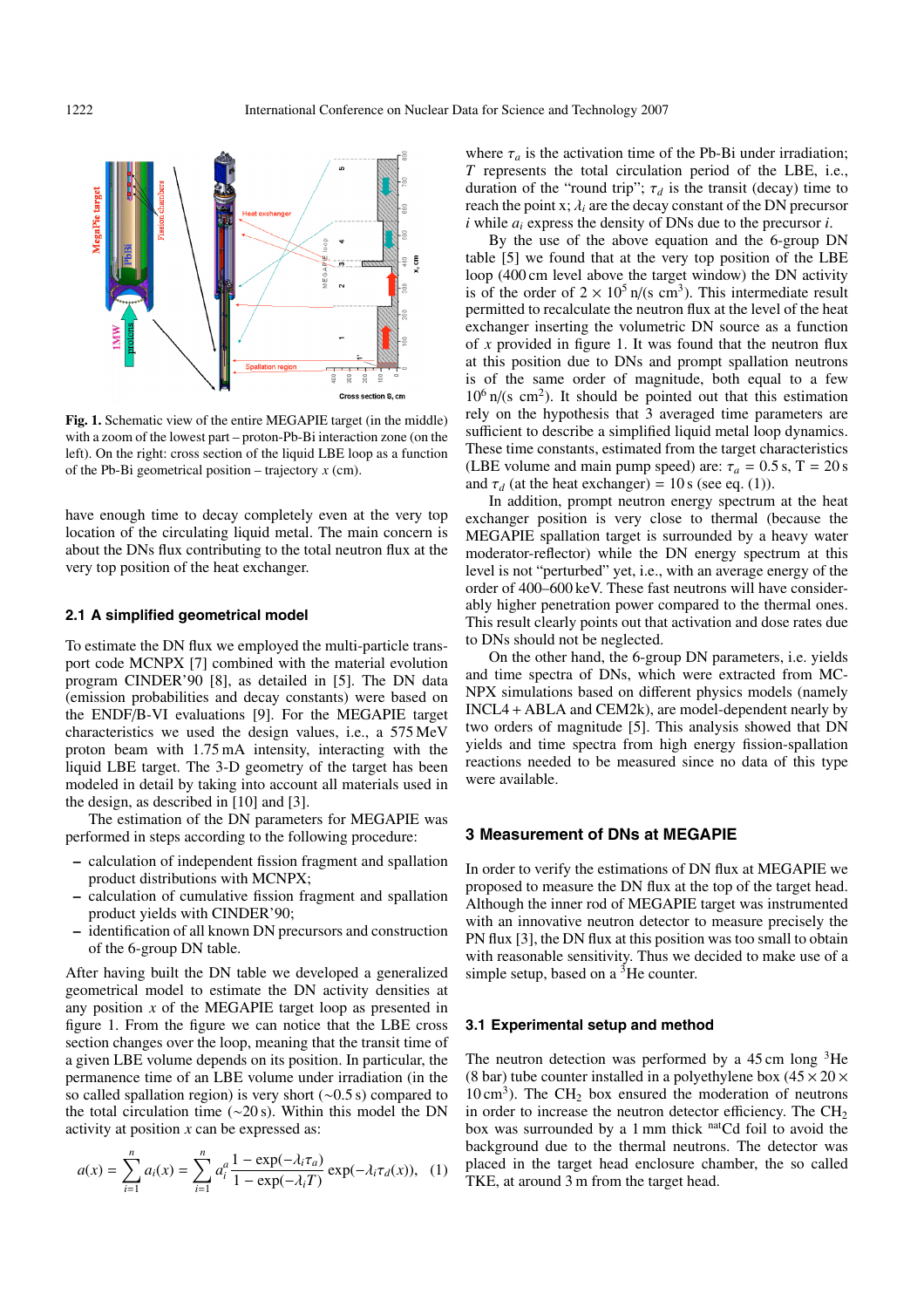The detector was set up and tested in the TKE at the end of June 2006. During this phase we performed a complete characterization of the detection system by using an Am-Be neutron source placed in different positions on the polyethylene box. The results of these tests have been compared to a simple MCNP simulation of the detector in order to estimate the neutron detection efficiency. This simulation, which did not take into account the whole geometry of the TKE and was performed by taking a point-like source, showed a good agreement between the measured counting rate and the calculation. In order to estimate the detector efficiency during the experiment we will perform a complete MC simulation of the detector and its environment, taking into account that the delayed neutrons comes from the whole LBE loop.

The DN data taking took place during the first week of the target irradiation. During this start-up phase, the beam power was increased in long steps, each step being followed by a beam stop. This procedure gave us the possibility to acquire data starting at each beam stop, corresponding to different beam powers.

The measured counting rate as a function of time, normalized to the beam intensity, is presented on figure 2 for different beam powers. We can notice that, due to the high neutron flux, during the irradiation the neutron detector saturates, i.e., it gives a counting rate independent from the beam power. When the beam stops, we start counting DNs but some seconds are needed before the counting rate becomes well proportional to the beam intensity. Since we know that the detector electronics needs 50 ms after saturation to become operation again, we can argue that the DN flux during the first seconds after the beam stop is still quite high (from calculations on the same order of PN flux) and the detector is still in saturation. As soon as the DN flux lowers, the counting rate becomes well proportional to the beam intensity: as expected, at equilibrium the DN precursor production rates are proportional to the beam power. Thanks to this proportionality, we can sum the decay curves taken at different beam power to increase the statistics. The interpretation of the data is not trivial since we do not know which precursors are contributing to the DN flux. On the other hand, DNs were measured on solid lead and bismuth targets during an experiment at PNPI (Gatchina). This measurement can be a good starting point for the MEGAPIE data interpretation.

#### **4 The experiment at PNPI-Gatchina**

In order to constrain the physics models within the MCNPX code, a set of DN measurements was performed using 1 GeV protons interacting with massive Pb and Bi targets of variable thicknesses at PNPI Gatchina (Russia) [11]. After the beam switched off, DNs were detected with an optimized <sup>3</sup>He detector following specific irradiation periods. Long, intermediate and short irradiation cycles were used to optimize the extraction of different time parameters of DN groups. The  $3$ He tube, located at 90 $\degree$  with respect to be beam axis, was surrounded by cylindrical polyethylene  $(CH<sub>2</sub>)$  moderator, surrounded by 1 mm natCd foil. The detector was also shielded by 8–16 cm thick wall made of borated polyethylene.



**Fig. 2.** The DN decay curve normalized to the beam intensity; different curves represent different beam powers.



**Fig. 3.** The experimental DN decay curve of a 55 cm thick Pb target, together with the exponential sum fit. Individual group contributions are also indicated.

**Table 1.** Decay parameters of 4 major contributors to the DN yields from high energy fission-spallation reactions.

| Group | Half-life, s | Precursor    | Pn $(\beta - n)$ , % |
|-------|--------------|--------------|----------------------|
|       | 55.60        | ${}^{87}$ Rr | 2.52                 |
|       | 16.29        | $^{88}Br$    | 6.58                 |
|       | 4.173        | 17 N         | 95.10                |
|       | 0.178        |              | 50.80                |

The analysis of the accumulated data was performed by fitting the decay curves with exponential sums, as shown in figure 3. It was found that, contrary to the conventional 6-group approach, 4 exponential terms are sufficient to well reproduce the DN decay curves.

Moreover, the major DN contribution, at least up to 10–20 s, comes from light mass products as 9Li and 17N rather than from spallation/fission products as in the case of actinides (see table 1). For longer decay time, from 50 to 100 s, the DN activity is dominated by usual fission products as 88Br and  $87Br.$  Finally, the measured absolute yields as a function of the target thickness show, as expected, a similar dependence for the two materials. Moreover, a saturation effect around 20 cm is observed, which means that the production cross sections of DN precursors by fission or fragmentation/evaporation is